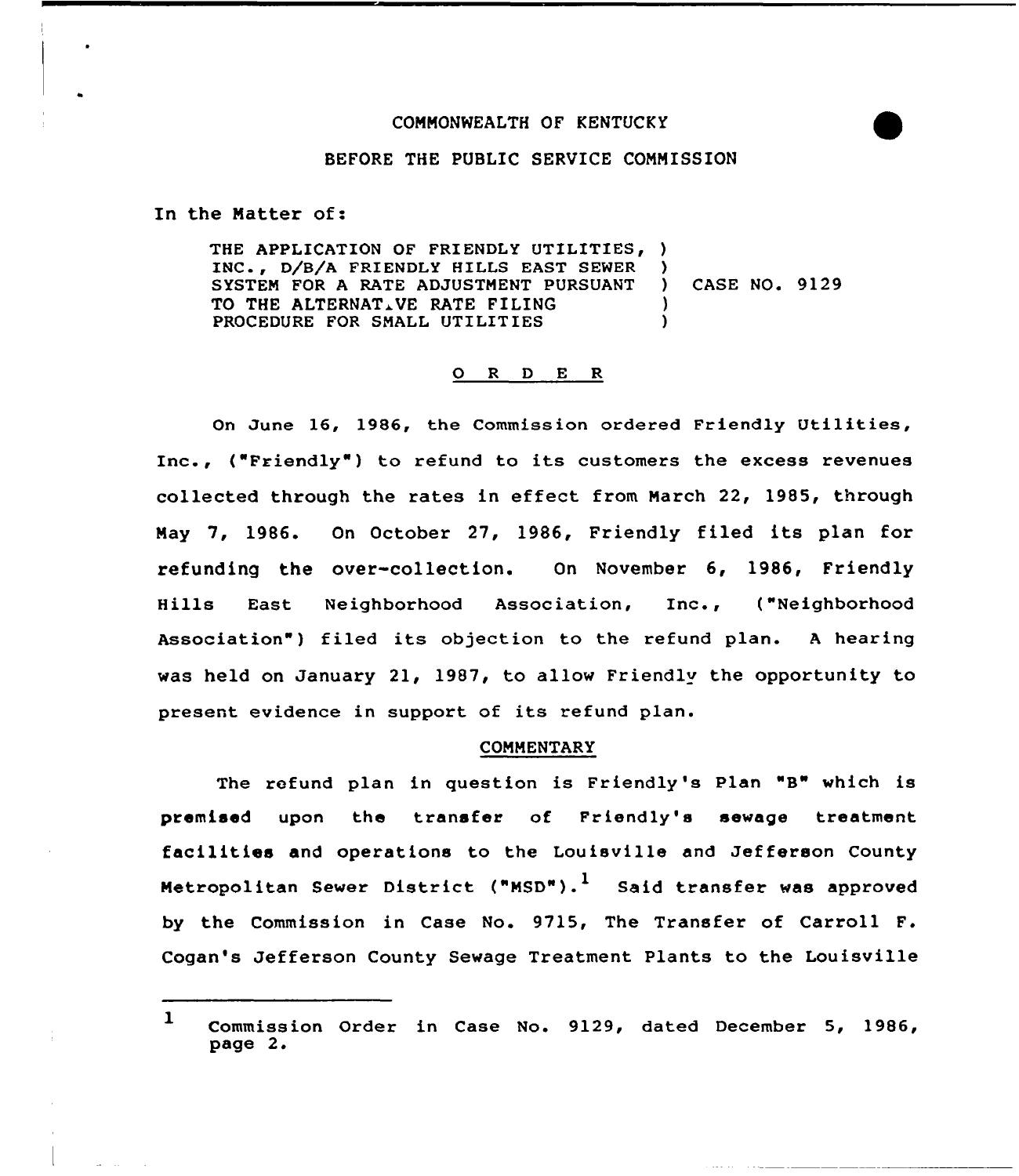and Jefferson County Metropolitan Sewer District.<sup>2</sup> Therein the Commission ordered that \$8,709, the amount of the over-collection, should be withheld by NSD in an escrow account pending the Commission's final decision in this case.

Friendly contends that since the reduction in rates resulting from the transfer is greater than the amount each individual customer would receive from the total refund of \$8,709, no refund is necessary. The Commission is of the opinion that Friendly's contention is improper, erroneous and totally without merit. Friendly's Plan "B" does not result in <sup>a</sup> refund of the \$8,709 over-collection. It merely reflects the reduced rates charged by NSD compared to the rates Friendly had charged. The customers would receive this rate regardless of the \$8,709 they are owed by Friendly.

NSD has indicated its willingness to participate in the refunding of the over-collection provided it is able to recover the related costs from the \$200,000 escrow account established in Case No. 9715 for the purpose of meeting the liabilities of Nr. Cogan's sewer companies. The Commission believes such recovery to be proper inasmuch as NSD should not be penalized for events that occurred prior to its ownership of the utility.

NSD should accomplish the refund by making direct, individual payments in the amount of \$33.84 to each of Friendly's customers. The Commission vill allow NSD to recover the costs of preparing, issuing and mailing these checks.

<sup>2</sup> Commission Order in Case No. 9715, dated October 30, 1986.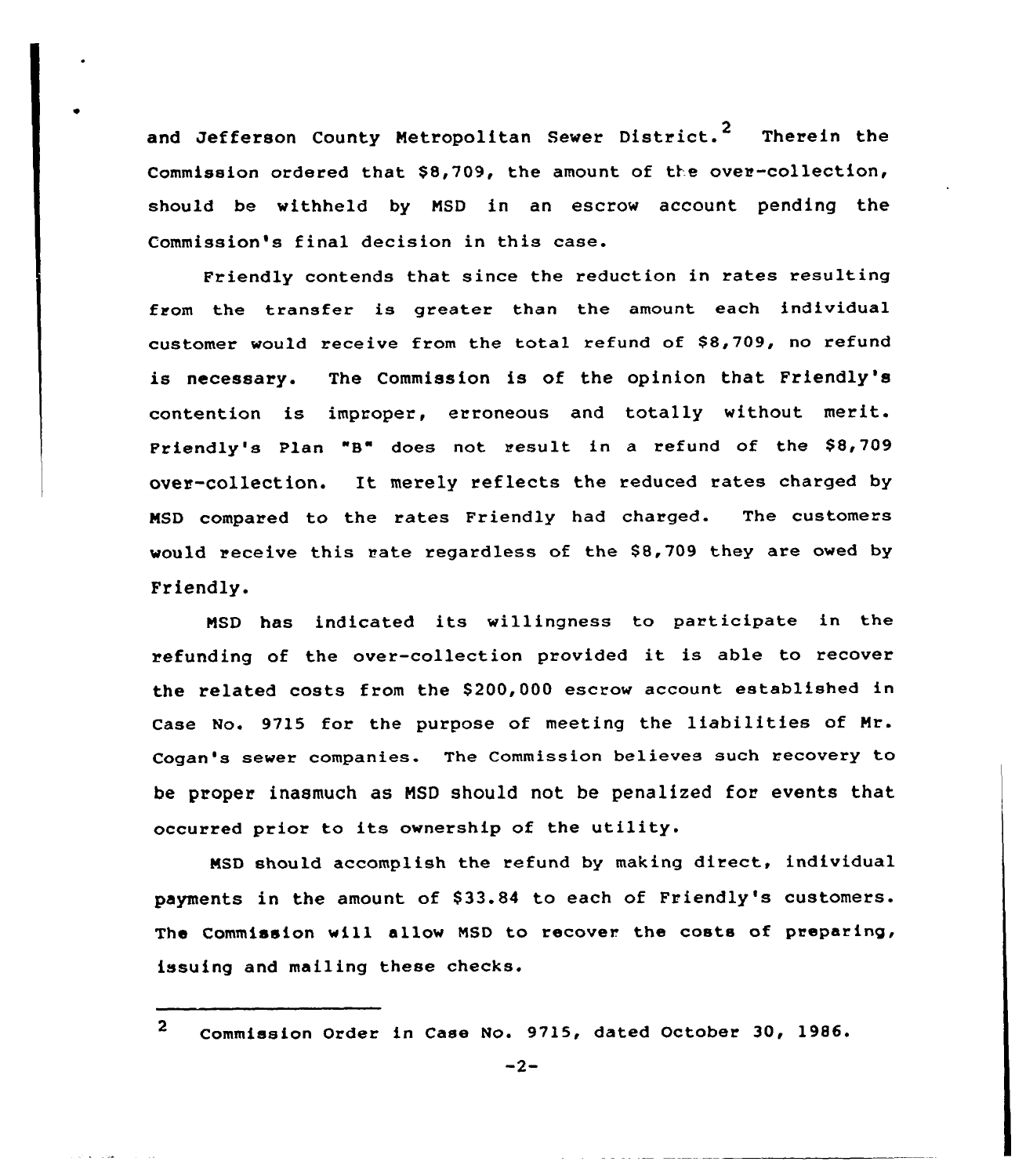### **SUMMARY**

The Commission, after consideration of the evidence of record, is of the opinion and finds that:

1. The customers of Friendly are entitled to <sup>a</sup> refund of the SSi709 over-collection of revenues which occurred from March 22, 1985, to Nay 7, 1986.

2. MSD, which is presently holding the \$8,709 in escrow, should administer the refund by direct payments to Friendly's custoaers.

3. MSD should recover its costs of administering the refund from the \$200,000 escrow account established in Case No. 9715 in con)unction with NSD's acquisition of Friendly and 26 other utilities. Recovery is limited to those direct costs identified herein.

NSD should file with the Commission, within 30 days of  $\bullet$ . the date of this Order, documentation showing that the refund has been accoaplished.

IT IS THEREFORE ORDERED that:

1. The refund of \$8,709 to the customers of Friendly be and it hereby is approved.

2. The refund plan proposed by Friendly be and it hereby is rejected.

3. The refund shall be implemented by NSD in accordance with Findings Nos. 2 and 3 herein.

4. MSD shell document the implementation of the refund in accordance with Finding No. 4 herein.

 $-3-$